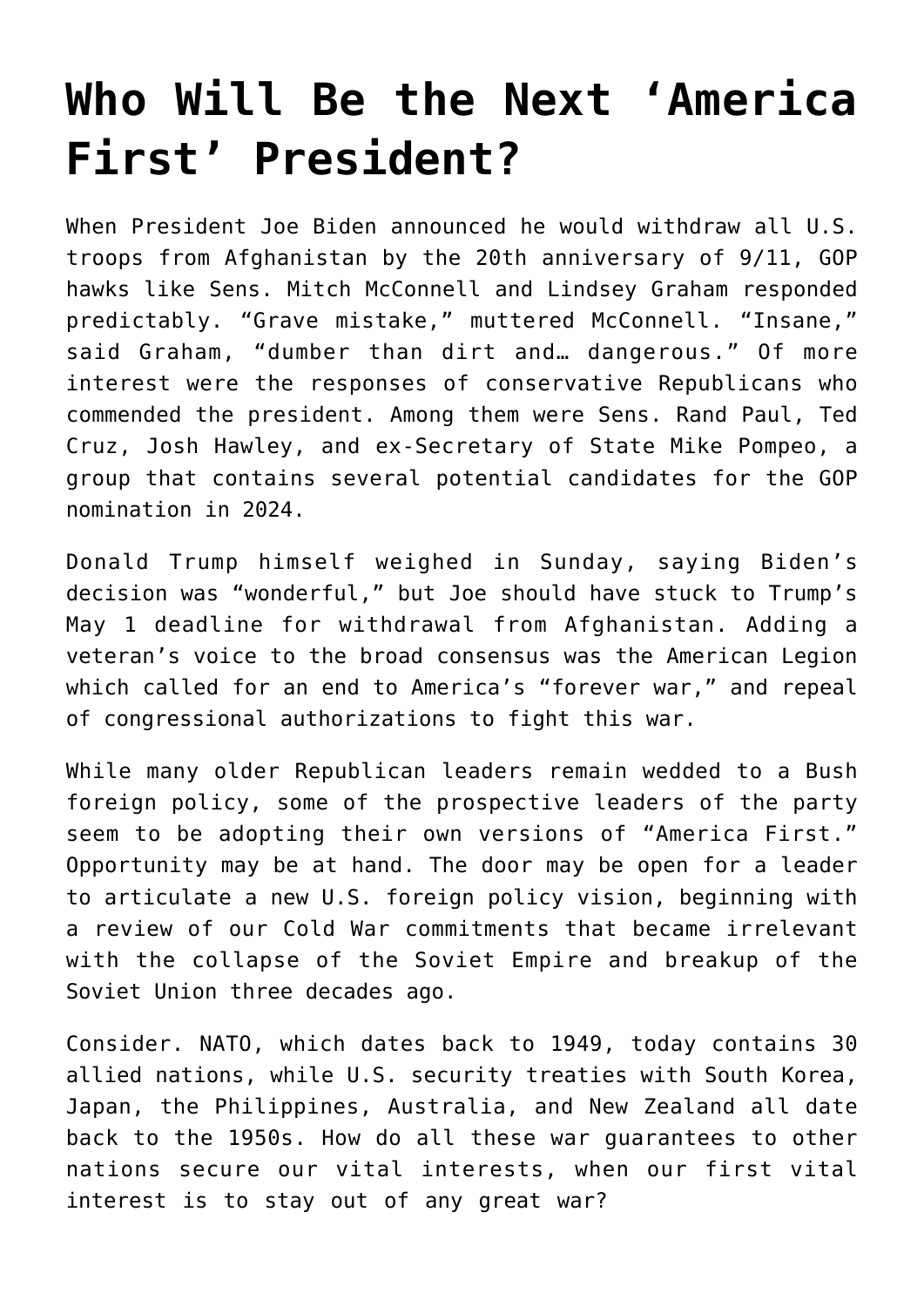According to *The New York Times*, a 2020 survey by the Chicago Council on Global Affairs found, "Republican voters preferred a more nationalist approach, valuing economic selfsufficiency, and taking a unilateral approach to diplomacy and global engagement." Almost half of Republicans surveyed agreed that the "United States is rich and powerful enough to go it alone, without getting involved in the problems of the world." A survey by pollster Tony Fabrizio found that "only 7 percent of Republicans prioritize national security and foreign policy issues."

The opportunity is transparent. As domestic concerns are predominant—the COVID-19 pandemic, the invasion across our Southern border, soaring crime rates, race relations as raw as they have been in decades—it is time for U.S. statesman to look out for America and Americans first, and let the world look out for itself.

Biden is a perfect foil—a trans-nationalist and globalist committed to the whole panoply of old security treaties and war guarantees that had existed for a generation even before he came to Washington 50 years ago. The favorable reaction to his pullout from Afghanistan should have told Biden that. And it should tell Republicans that now may be the time to seize the moment.

Let Republicans openly reject the Biden administration's unilateral commitments to fight China for tiny reefs claimed by the Philippines in the South China Sea and Japan in the East China Sea. And, surely, it is time for that "agonizing reappraisal" of NATO promised by Secretary of State John Foster Dulles in the 1950s. Why are we still committed, under NATO, to go to war with Russia on behalf of Germany, when the Germans, with their Nord Stream 2 pipeline, are doubling their dependency on Russia's natural gas?

According to the Atlantic Council President Richard Haas, the U.S. should abandon its policy of "strategic ambiguity" as to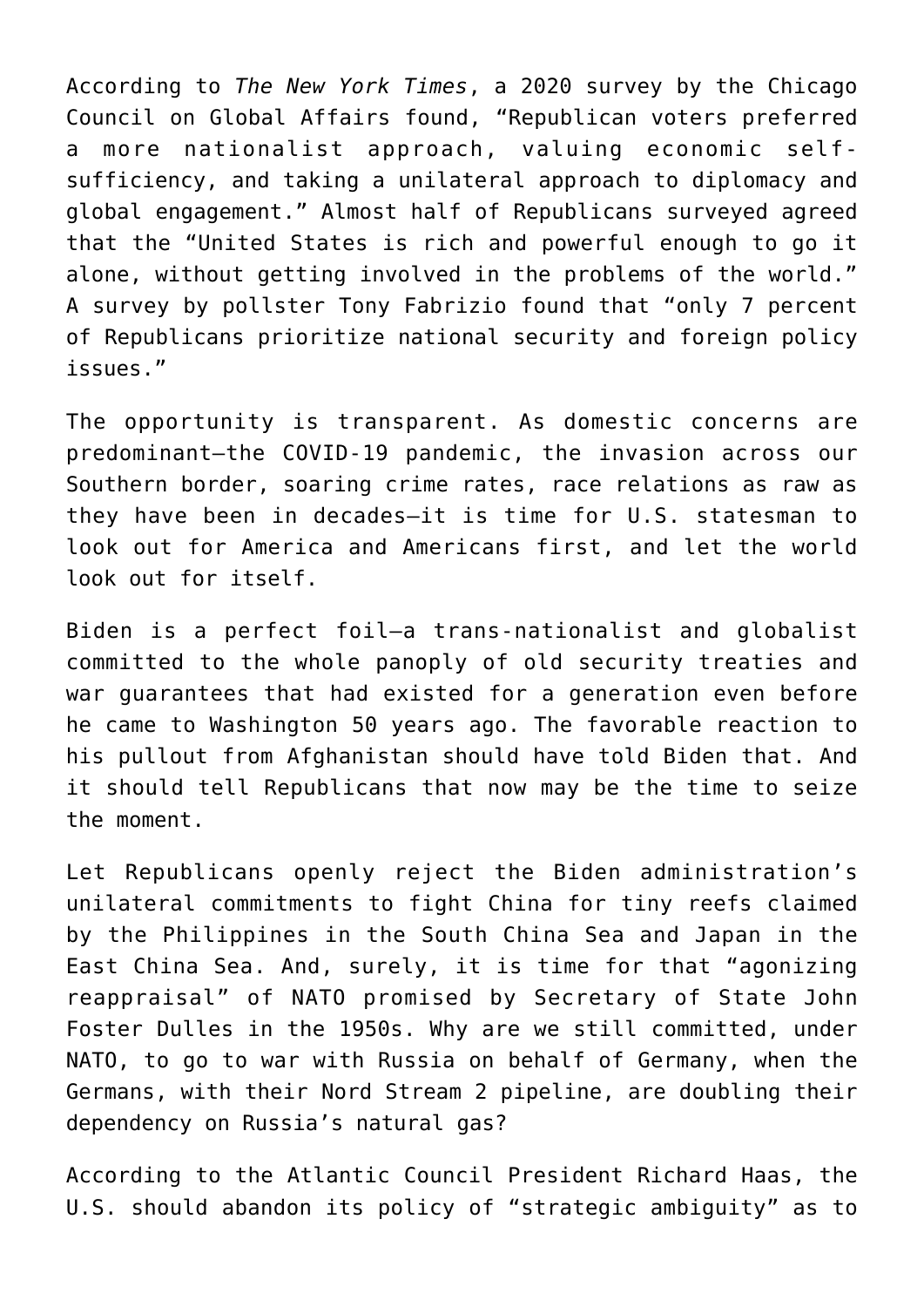what we would do if China attacks Taiwan—and make a commitment to defend Taiwan. But why should the United States commit to a war with China for an island President Richard Nixon conceded in 1972 was part of China?

Among the reasons Trump won in 2016 is that he offered a foreign policy of easing tensions with Vladimir Putin's Russia, getting us out of the endless wars of the Middle East, and making free-riding allies pay the cost of their own defense. Yet, though, currently, we have commitments to fight for 29 NATO nations, there is a push on among our foreign policy elites to add new nations, such as Ukraine, Georgia, Moldova, Finland, and Sweden. But, again, why surrender our freedom to decide whether to fight?

As for South Korea, Japan, and Taiwan, each could build a nuclear deterrent, as Israel, Pakistan, and India have done. If a war were to be fought with China that could go nuclear, why would we want to be a mandatory participant? Among the reasons the U.S. emerged victorious in the 20th century was that we stayed out of the two world wars longer than any of the other great powers.

"Don't ever take a fence down until you know the reason it was put up," wrote G. K. Chesterton. Sound advice. But some of these fences were built before most Americans were born, and the world has changed.

COPYRIGHT 2021 CREATORS.COM

—

*Dear Readers,*

*Big Tech is suppressing our reach, refusing to let us advertise and squelching our ability to serve up a steady diet of truth and ideas. Help us fight back by [becoming a](https://www.chroniclesmagazine.org/subscribe/) [member](https://www.chroniclesmagazine.org/subscribe/) for just \$5 a month and then join the discussion on*